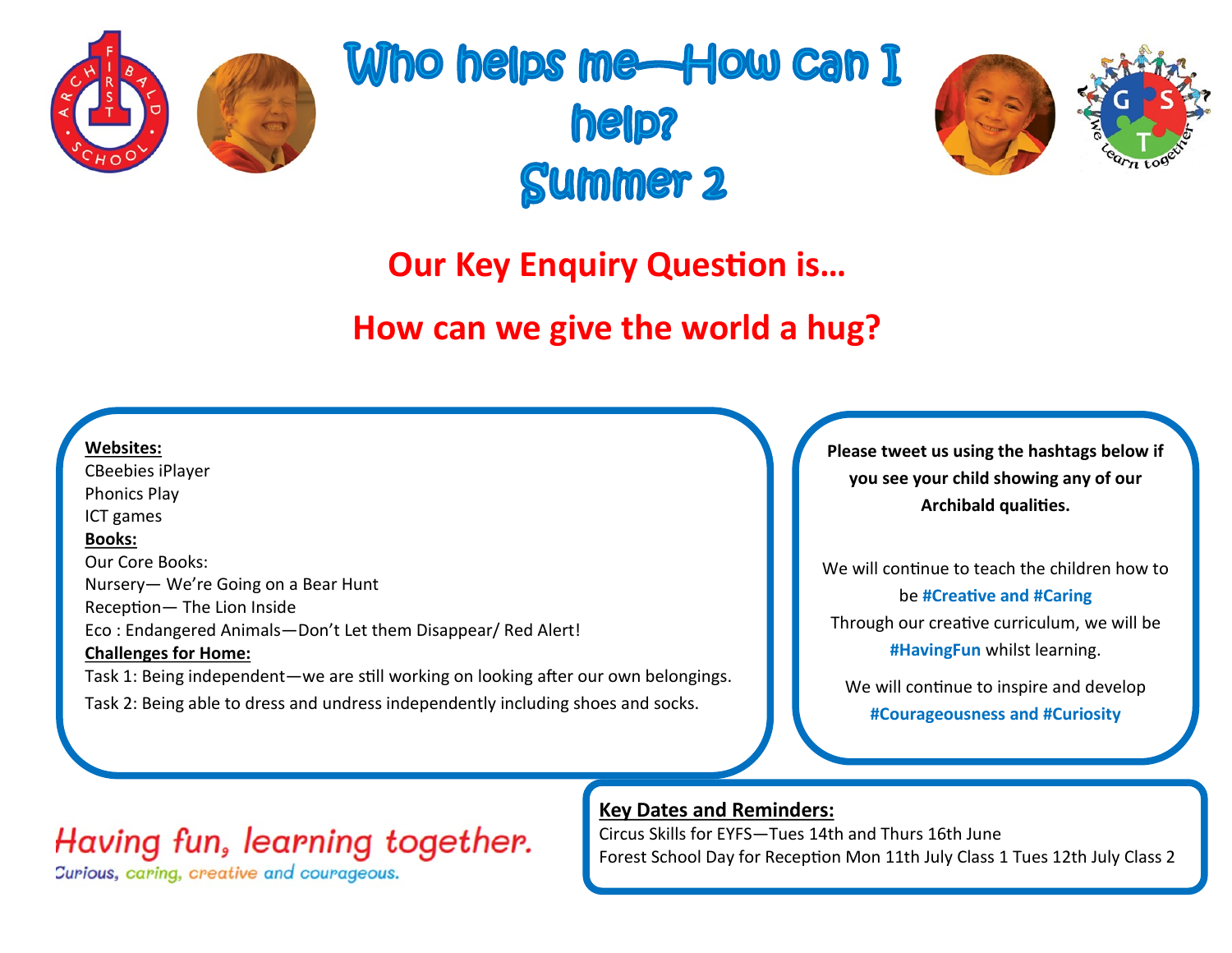#### **Writing**

In Reception this half term we are working on writing independently. We are using our fantastic phonic skills to break up words to spell them and trying to write all of our letters using the correct routes. We are continuing to write for different reasons and hoping to write our own stories.

In Nursery we will continue to practise writing some or all of our names. We will focus on writing some letters of the alphabet accurately.

#### **Reading**

We are so proud of our Reception children's reading. They are working so hard to use their phonics to support them as well as reading with fluency and expression. Our Reading practise groups will continue right up until we break for Summer.

We have enjoyed a variety of core books in both Nursery and Reception so this half term we will be re-capping these and thinking about writing our own versions.

#### **Maths**

In Maths, in Reception, we are working on having a deeper understanding of the numbers to 10, knowing our doubles as well as which numbers are odd and which are even. We will continue to learn numbers to 20 and the composition of these numbers. We will consolidate our subitising and counting skills.

In Nursery we will be linking numerals and amounts up to 5. We will also be focusing on language such as 'more than' and 'fewer than'.

#### **Transition**

Some of this half term will be devoted to preparing the children for their next steps and moving to their new school or classroom. The children will have opportunity to visit their new teachers and their new classrooms. They will find out their new entrances etc. We will be talking about all the exciting things to look forward to but also addressing those questions and little worries too.

#### **Phonics**

Our phonic sessions will continue. Nursery are concentrating on becoming super confident with their oral blending and segmenting—breaking words up into letter sounds. Reception are getting ready for Year 1, independently reading unfamiliar words by using their phonics. Lots of keep up sessions will be continuing to ensure the Reception children know all their tricky words and letter sounds securely.

#### **PE** *Having fun, keeping healthy and learning new skills...*

Our PE will hopefully be outside more this half term. We will be learning ball skills, team games and practising for Sports Day.

> Having fun, learning together. Curious, caring, creative and courageous.